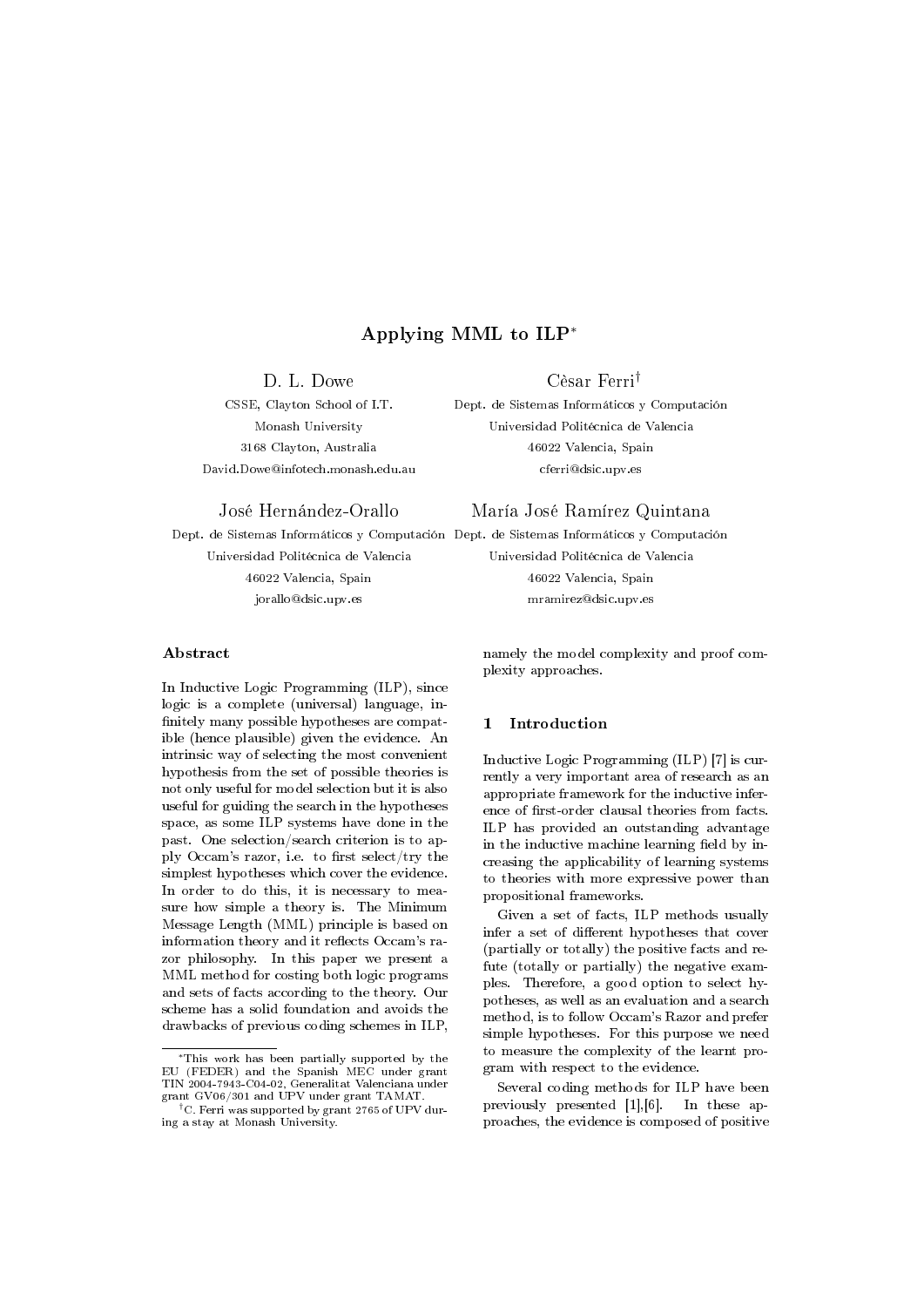examples only<sup>1</sup>. However there are important drawbacks in these schemes: the coding in [6] can be counter-intuitive for programs that perfectly cover the evidence and the coding in [1] cannot be applied if the program signature contains function symbols with arity greater or equal to 1. We discuss these problems in the following sections.

In this paper, we present an alternative coding scheme based on the Minimum Message Length (MML) principle. MML [13] is a formal information theory restatement of Occam's Razor: even when models are not equal in explaining the observed data, the model generating the shortest overall message (data and model) is more likely to be correct. Our scheme is based on applying some of the MML techniques for defining a coding method for logic programs, and then a coding method of the evidence with respect to the model.

The paper is structured as follows. Section 2 includes a brief description of the MML principle. Section 3 reviews and discusses two previous approaches for coding the evidence, and then presents our evidence coding scheme. Section 4 presents the coding for logic programs, and it includes a simple example. Section 5 contains two examples of how our scheme can be applied. The paper finishes with some conclusions and future work.

#### 2 Minimum Message Length

The Minimum Message Length (MML) principle of inductive inference [16, 13, 15], is based on information theory, and hence lies on the interface of computer science and statistics. A Bayesian interpretation of the MML principle is that it variously states that the best conclusion to draw from data is the theory with the highest posterior probability or, equivalently, that theory which maximises the product of the prior probability of the theory with the probability of the data occurring in light of that theory. this immediately below.

Letting  $E$  be the data and  $T$  be a theory with prior probability  $Pr(T)$ , we can write the posterior probability  $Pr(T|E) = Pr(T \wedge$  $E)/Pr(E) = Pr(T) \cdot Pr(E|T)/Pr(E)$ , by repeated application of Bayes's Theorem. Since  $E$  and  $Pr(E)$  are given and we wish to infer T, we can regard the problem of maximising the posterior probability,  $Pr(T|E)$ , as one of choosing T so as to maximise  $Pr(T) \cdot Pr(E|T)$ .

An information-theoretic interpretation of MML [13] is that elementary coding theory tells us that an event of probability  $p$  can be coded (e.g. by a Human code) by a message of length  $l = -\log_2 p$  bits.

So, since  $-\log_2(\Pr(T) \cdot \Pr(E|T)) =$  $-\log_2(\Pr(T)) - \log_2(\Pr(E|T))$ , maximising the posterior probability,  $Pr(T|E)$ , is equivalent to minimising

$$
Message = -\log_2(\Pr(T)) - \log_2(\Pr(E|T))
$$

the length of a two-part message conveying the theory,  $T$ , and the data,  $E$ , in light of the theory,  $T$ . Hence the name "minimum message length" (principle) for thus choosing a theory,  $T$ , to fit observed data,  $E$ . For a comparison with the related subsequent Minimum Description Length (MDL) work of Rissanen [10, 11], see, e.g., [15] and other papers in that special issue of the Computer Journal and Chapter 10 of [13].

# 3 Evidence Representation and Coding

Given the MML philosophy it seems straightforward how to find the best theory  $T$  for an evidence  $E$  (and a prior). We would select the one such that:

$$
Cost_{MML} = L(T) + L(E|T)
$$
 (1)

is minimised. So, we only need to determine a way to cost theories such as T and to cost the evidence  $E$  wrt.  $T$ . However, there are many ways to do this and most of them are inefficient. Hence, it is not so obvious how to apply the MML philosophy to logic programs. In this section, we will analyse how  $L(E|T)$ can be measured and how it depends on the way the evidence is represented, more specifically, the presence of repeated examples in the evidence.

 $1$ Logic programs are learnable from positive examples only as [5] shows.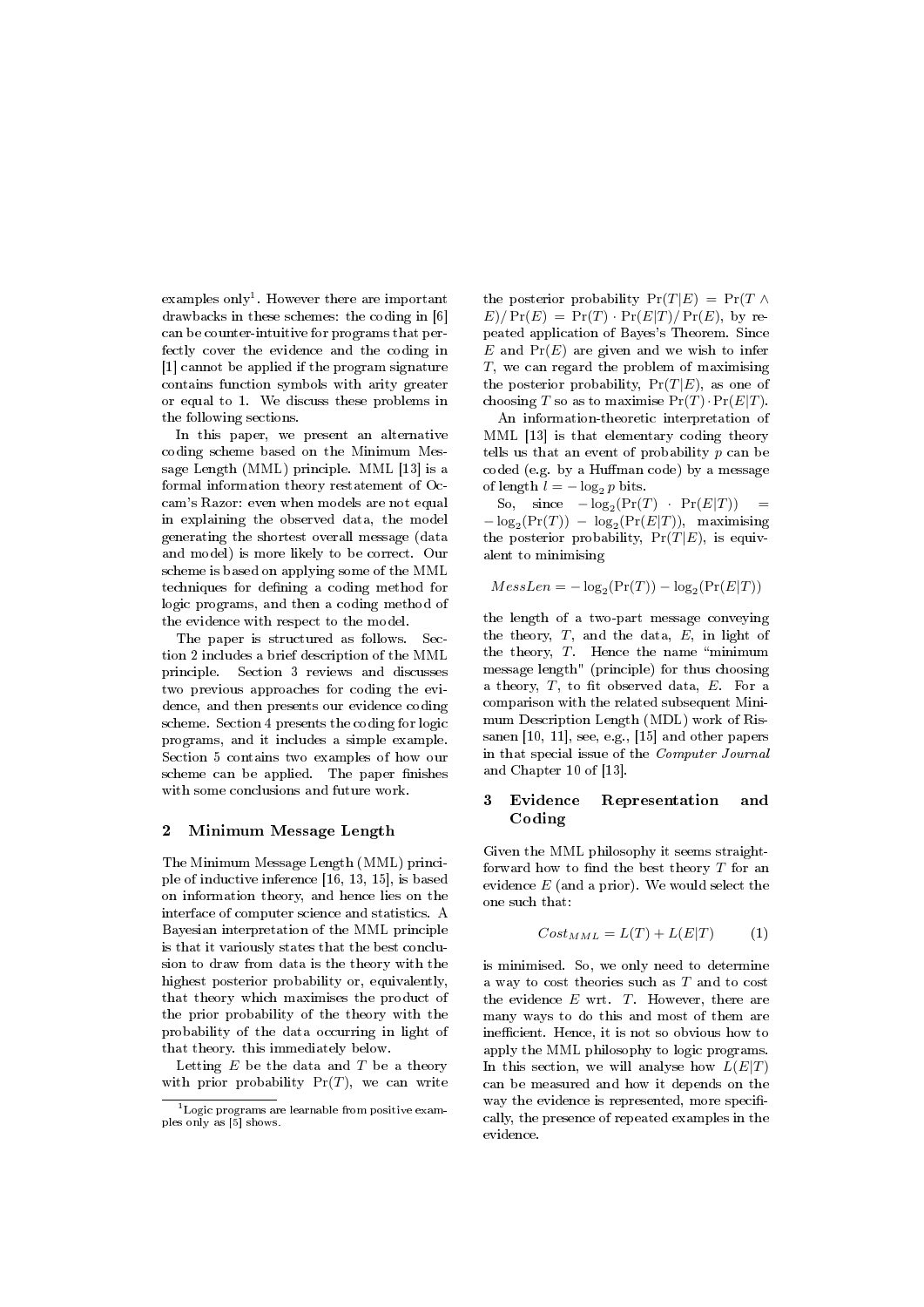#### 3.1 The classical approaches to measure  $L(E|T)$

Basically, the term  $L(E|T)$  measures how E differs from what can be inferred from the theory  $T$ . In order to give a more precise definition of  $L(E|T)$ , first we have to define formally the data "that can be inferred from the theory" or, in other words, the empirical content of the theory. Following  $[1]$ , we define the empirical content of a theory  $T$ ,  $Q(T)$ , as:

$$
Q(T) = O \cap M(T), \ E \subseteq O \qquad (2)
$$

where  $O$  are the possible observations (this excludes auxiliary predicates and concentrates on observable predicates and constants), and  $M(T)$  is the least Herbrand model of the logic program T (i.e., the set of ground logical consequences of  $T$ ). The measure of [1] is based on the size of  $Q(T)$  (that is, the size of a subset of the least Herbrand model). Hence, this approach is called Model Complexity  $(\mathcal{MC})$ . A similar approach can be found in [4].

Using the above notation, three possible situations are distinguished in [1]:

- 1.  $E = Q(T)$ . The theory covers all and only all the examples.
- 2.  $E \not\subset Q(T)$ . There are examples not covered by the theory.
- 3.  $E \subseteq Q(T)$ . The theory covers all the examples, and perhaps other observable atoms.

Obviously, the first case is ideal but not very frequent. Case 2 is not considered in [1] because they argue that the theory can always be augmented in the following way:

 $T' = T + (E - Q(T))$ 

In the rest of the section, we assume that  $T$ is the augmented theory  $T'$ . Now, it is only necessary to assume that  $M(T)$  is finite (if no function symbols are allowed this is always the case with finite constant symbols) and then they employ this simple method:

$$
L_{\mathcal{MC}}(E|T) = \log_2 \left( \begin{array}{c} |Q(T)| \\ |E| \end{array} \right) \qquad (3)
$$

Where (·) means combinatorial. There are, however, some problems with this approach:

- 1. It cannot be applied when  $Q(T)$  is infinite. This happens frequently if we have function symbols.
- 2. The larger the evidence, the larger the term  $L_{\mathcal{MC}}(E|T)$  grows (unless  $Q(T)$  =  $E$ , even if  $Q(T)$  and  $E$  are very similar.
- 3. As expected, adding a new positive example to the evidence would need fewer bits than adding an example as a rule to the theory, but this asymmetry depends highly on the size of the evidence.

Apart from the  $MC$  approach, there is a different approach, called the "proof complexity" measure  $(\mathcal{PC})$  [6], defined as the bits required to code the proof of each example given the theory. Here,

$$
L_{\mathcal{PC}}(E|T) = \sum_{A \in E} L_{\mathcal{PC}}(A|T) \tag{4}
$$

In this case, only the given evidence is coded, never the absent examples (the exceptions). This is counter-intuitive, since  $L_{\mathcal{PC}}(E|T) > 0$ when  $Q(T) = E$ . Even with a perfect-covering program, this is not zero.

# 3.2 A new approach to measure  $L(E|T)$

In order to take the best from both approaches ( $MC$  and  $PC$ ), we change our point of view to a more classical probabilistic approach. We just try to derive the probability of each possible evidence and then obtain the cost of coding it as the  $-\log_2$  of the probability.

We define the Evidence Complexity approach  $(\mathcal{EC})$  as:

$$
L_{\mathcal{EC}}(E|T) = -\log_2 p(E|T) \tag{5}
$$

where  $p(E|T)$  represents the probability of seeing the evidence given the program  $T$ . The previous formula does not solve the problem by itself, since there can be many different ways to estimate  $p(E|T)$ . This approach is closely realted to Stochastic Inductive Logic Programming [4, 2, 8].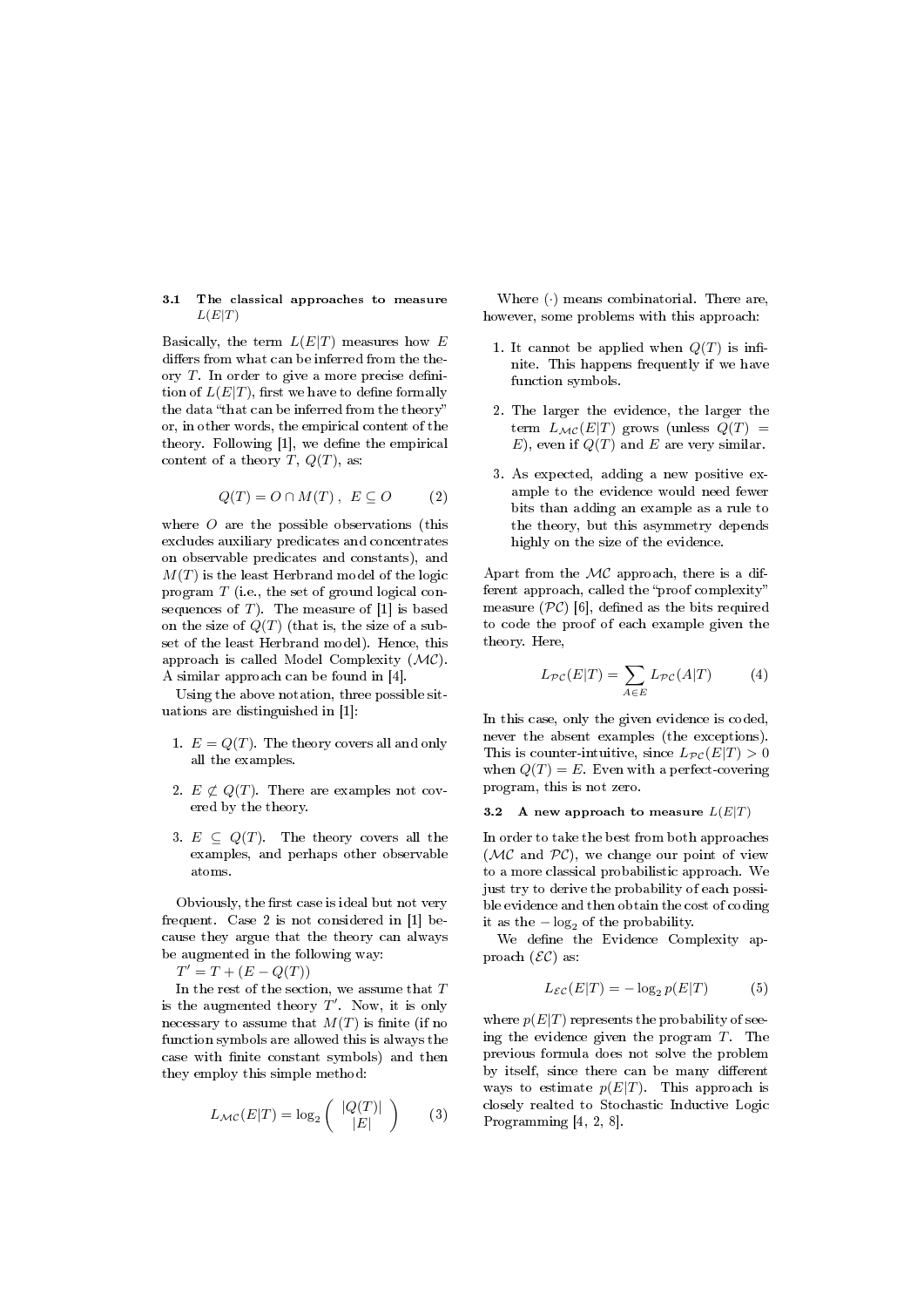The idea is to use the program as a stochastic example generator. This is highly related to the  $PC$  approach, but we have to derive the probabilities with some conditions.

For instance, let us consider the following program 2 :  $r_1$ : even(0).  $r_2$ : even(s(s(X))) : – even(X). Here, we could assign a uniform probability to each rule with the same predicate on the head. So,  $r_1$  could have probability 0.5 and  $r_2$  could have probability 0.5. Now, from here we can derive the probability of each possible observable fact or consequence of the program:  $p(\text{even}(0)) = 0.5$ ,  $p(\text{even}(s(s(0)))) = 0$ 0.25,  $p(\text{even}(s(s(s(0)))))) = 0.125, \ldots$ Here, it is the case that  $\forall e \in Q(T) : p(e|T) > 0$ and also that

$$
\sum_{e \in Q(T)} p(e|T) = 1 \tag{6}
$$

In case this second condition does not hold we can normalise the probabilities.

When coding programs with respect evidence, we should consider that the evidence could have or not repeated examples. In addition, we can consider programs that cover only the evidence, or programs that cover other facts that are not at the evidence. As we have commented, we do not consider cases where some examples are not covered by the program, in that situations we only need to add the not-covered examples to the program. Therefore we have four different settings:

- No repeated examples and  $E =$  $Q(T)$ : This is the simplest case, since  $Q(T)$  cover all example in E and nothing else, from the set of logic consequences of  $Q(T)$  we will obtain E, and therefore we do not need to transmit  $L(E|T)$ .
- No repeated examples and E ⊂  $Q(T)$ : In this case we have two options: To code  $E$  with respect  $T$ , or to code the exceptions, i.e.  $Q(T) \notin E$ . We select the cheapest option and then we add an additional bit to inform about our selection.
- Repeated examples and  $E = Q(T)$ : From  $Q(T)$  we can deduce E, but in this situation some of the elements of  $E$  appears more than once, therefore we need to code the number that every element appears  $(N_e)$ , this costs  $\sum_{e \in E} log^*(N_e)$ .
- Repeated examples and  $E \subset Q(T)$ : This case is very similar to the previous one, but here we have that some logical consequences of  $T$  does not appear in  $E$ , then we need to code E wrt. T. Another option could be to code the number that every element appears  $(N_e)$  where  $N_e$  can be 0, this costs  $\sum_{e \in E} log^*(N_e + 1)$ .

Given these ways of coding the evidence wrt. the theory, we can then tackle the issue of assigning probabilities to evidences, i.e., to sets of examples. In our proposal, we just consider that the evidence doesn't contain repeated examples. [3] introduces a different costing method based on the premise that the evidence contains repeated examples.

## 3.2.1 Coding with no repeated examples

Let us consider a set of examples  $E$  and a program T. Then,

- $\bullet$  First, code the length of the evidence<sup>3</sup>:  $\log^*(|E|)$ .
- Second, we compute the probability of the evidence  $(\log_2 p_{morep}(E|T))$  as the product of the single probabilities, but we have to renormalise the probabilities each time a new example is extracted.

Given an evidence  $E = \langle e_1, e_2, e_3, \ldots, e_n \rangle$ , we denote by  $\Pi = \{\langle e'_1, e'_2, e'_3, \ldots, e'_n \rangle\}$  the set of all possible permutations of elements from E without repetition. Then,  $p_{norep}(E|T) =$  $p_{morep}(E|\mathcal{P}) = \sum_{p \in \Pi} p(e'_1) \cdot p_{morep}(p_{2..n}|\mathcal{P}'),$ where  $p_{i..j} = \langle i, i + 1, \ldots, j \rangle, i \leq j$ . Also,  $P$  denotes the probabilities inferred from  $T$ , whereas  $\mathcal{P}'$  are the corrected probabilities in the following way. If  $e'_i$  is the example extracted, then

<sup>&</sup>lt;sup>2</sup>The 0 and s function symbols represents the constant zero and the successor function (respectively) over natural numbers.

 $3\log^*(n)$  represents the bits needed to code the integer  $n$  in an efficient way. See [13] for details.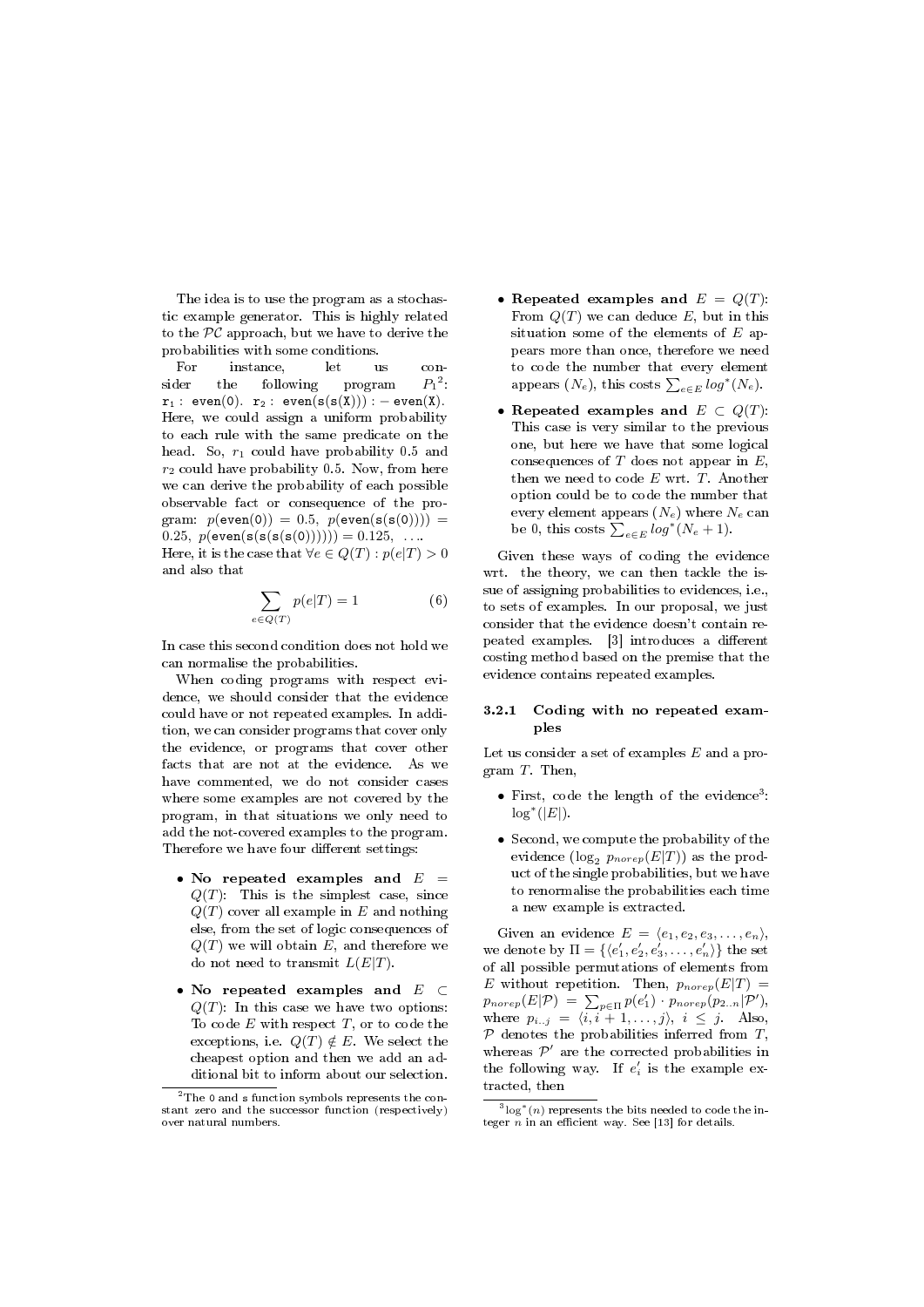$$
p(e'_{i+1}) = \frac{p(e'_{i+1})}{1 - p(e'_i)} \cdots p(e'_n) = \frac{p(e'_n)}{1 - p(e'_i)}
$$

Overall, we have that

 $L_{\mathcal{EC}-norep}(E|T) = \log^*(|E|) - \log_2 p_{norep}(E|T) -$ 

$$
\log_2(\prod_{p \in P_E} card(p)!)
$$

where  $P_E$  is the set of different probabilities of examples from  $E$  and  $card(p)$  is the number of examples from  $E$  whose probability is  $p$ . Let us show an example. Suppose that there are 5 probabilities  $(p_1, p_2, p_3, p_4 \text{ and } p_5)$  of 5 events  $(e_1, e_2, e_3, e_4 \text{ and } e_5), \text{ and } \sum_{i=1}^5 p_i = 1.$  Suppose that we wish to choose 3 of these: e.g.  $e_2, e_3$  and  $e_5$ . We can send a code of length  $\log^*(3+1) = \log^*(4)$  to specify that we are choosing 3 events. Including order, there are  $P_4^5 = 5 \times 4 \times 3 = 60$  different ways to choose 3 (ordered) objects. The sum of the probabilities of the 60 different ordered ways must add up to 1. Ignoring order, there are  $C_3^5 =$  $\frac{(P_3^5)}{3!} = \frac{(5 \times 4)}{2} = 10$  different ways to choose 3 (unordered) objects.

Then, the probability of the 3 events  $e_2, e_3$ and  $e_5$  is the sum of the 6 possible orders:

 $p_{morep}(E|T) =$ 

 $p_2 \times p_3$  $\frac{p_2 \times p_3}{(1 - p_2)} \times \frac{p_5}{(1 - p_2)}$  $\frac{p_5}{(1-p_2-p_3)} + \frac{p_2 \times p_5}{(1-p_2)}$  $\frac{p_2 \times p_5}{(1 - p_2)} \times \frac{p_3}{(1 - p_2)}$  $\frac{P_3}{(1-p_2-p_5)} +$  $p_3 \times p_2$  $\frac{p_3 \times p_2}{(1 - p_3)} \times \frac{p_5}{(1 - p_3)}$  $\frac{p_5}{(1-p_3-p_2)} + \frac{p_3 \times p_5}{(1-p_3)}$  $\frac{p_3 \times p_5}{(1 - p_3)} \times \frac{p_2}{(1 - p_3)}$  $\frac{P_2}{(1-p_3-p_5)} +$  $p_5 \times p_2$  $\frac{p_5 \times p_2}{(1 - p_5)} \times \frac{p_3}{(1 - p_5)}$  $\frac{p_3}{(1-p_5-p_2)} + \frac{p_5 \times p_3}{(1-p_5)}$  $\frac{p_5 \times p_3}{(1 - p_5)} \times \frac{p_2}{(1 - p_5)}$  $(1-p_5-p_3)$ If all the events have the same probabilities, then the probability is very easy to compute. In this case  $p_{norep}(E|T) = \frac{1}{C_3^5} = \frac{3!}{(P_3^5)} = \frac{1}{10}$ .

# 4 Costing Logic Programs

In this section we present our coding scheme for logic programs. The presented coding is similar to [12]. We consider four steps in our scheme: first, we encode information about predicates and functions, then rule heads, rules bodies and, finally, we encode the links

among repeated variables. Therefore, given a program P with m rules  $r_1, r_2, \ldots, r_m$ , the cost of encoding  $P$  is:

$$
cost(P) = \log^*(m) + cost(\Sigma_P) + \sum_{1 \le i \le m} cost(r_i)
$$
\n(7)

The first factor assumes that the program is not empty.  $cost(\Sigma_P)$  represents the cost of the information about predicates and functions contained in the signature  $\Sigma_P$  of the program. For each rule r of the form  $H : -B$ . its cost is calculated as  $cost(r) = cost(H) +$  $cost(B) + cost(V_r)$ , where the last term represents the cost of coding the variables  $V_r$  appearing in the rule.

## 4.1 Costing information of functions and predicates,  $cost(\Sigma_P)$

Given a program P with  $n_p$  predicate and  $n_f$  $\text{function symbols, we need } \log^*(n_p) + \log^*(1 +$  $n_f$ ) bits for encoding this information. Note that we add 1 to the number of function symbols because we can find non-empty programs without function symbols. Next, for each predicate symbol  $p_i$  we need  $\log^*(arity(p_i))$ bits for coding its arity. For the functions, it is very similar, but in this case we can find functions with arity 0, then for each function symbol  $f_i$  we need  $\log^*(arity(f_i) + 1)$  bits.

Now, the names of the function and predicate symbols were arbitrary in that changing the order of the names would not change anything, so we can correspondingly subtract from the message length. Another way to think of this is in terms of the equivalence of the paradigms of probability and message length via  $p_i = 2^{-l_i}$  and  $l_i = -\log_2 p_i$ , as emphasised in  $[14]$ . If we have several syntactically different ways of encoding something semantically equivalent, then the probability of the event increases as a result of the summation and the message length correspondingly decreases. The corresponding subtraction to make from our message length is:  $-\log(n_f!) - \log(n_p!)$ 

Finally, the costing information of functions and predicates is calculated as: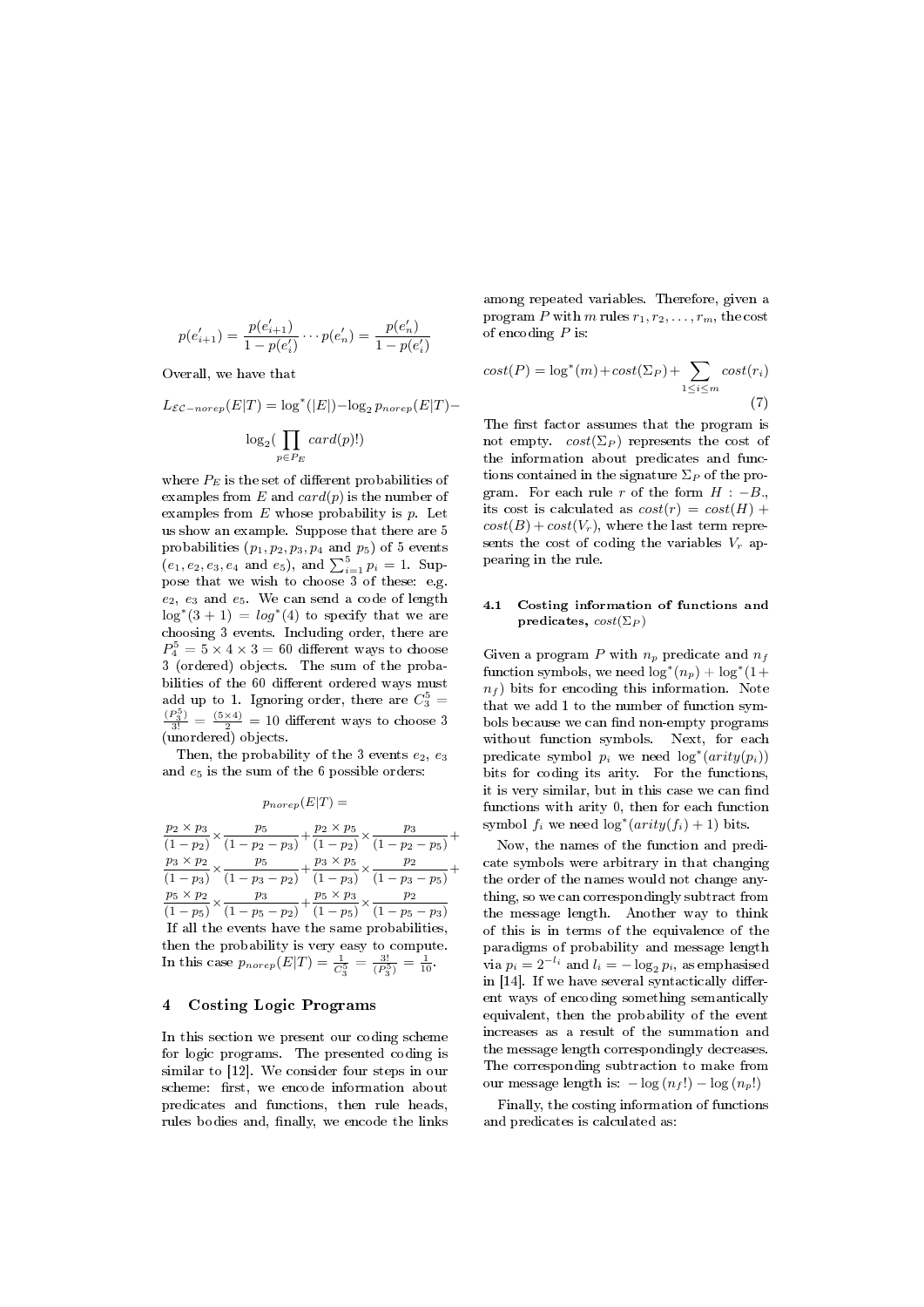$cost(\Sigma_P) = \log^*(n_p) + \log^*(1 + n_f) +$  $\sum_{1 \leq i \leq n_p} \log^*(arity(p_i)) - \log(n_p!) +$  $\sum_{1 \leq i \leq n_f} \log^* (1 + arity(f_i)) - \log (n_f!)$ (8)

# 4.2 Costing rule heads,  $cost(H)$

For coding the heads of the rules of a logic program, first we need to tell which predicate symbol appears in each head. Here, we consider each of the m rules costing  $\log_2(n_p)$ , totalling  $m \times \log_2(n_p)$ .

We now come to the issue of encoding rule heads, given that just above we have encoded the relevant predicate symbols. There are issues of encoding variables and function symbols in the rule heads. Our simple method is to have a probability of 1/2 each for both variables and function symbols. That is, we need  $\log_2(2)$  bits to set whether it is a variable or a function symbol.

When we have a function in the head, we  $\operatorname{must}\nolimits$  add  $\log_2(n_f)\nolimits$  since we need to code which function it is (we consider uniform distribution of probabilities). If its arity is greater than 0, then we can continue recursively.

## 4.3 Costing rule bodies,  $cost(B)$

In the next step we encode the bodies of the rules. Due to execution considerations of logic programs, it is assumed both that the order of the rules matters and that the order of the literals in the bodies of the rules matters.

For each rule, encode the number of literals  $n_l$  with  $\log^*(1 + n_l)$ . For each literal we need  $\log_2 (n_p)$  bits to determine their predicate symbol. Now, for each argument we use  $\log_2(2)$  to indicate whether it is a variable or a function. If it is a function, we need  $\log_2(n_f)$  to inform which function it is. If the function has arity greater than 0 we continue in the same way with its arguments.

#### 4.4 Costing rule variables,  $cost(V_r)$

With regard to variables, the receiver, after the previous information is sent, can know the number of variables existing in the rule, however, we also need to know if there are repeated variables and their location in the rule.

If there were d positions and  $n_v$  variables and no requirement that any variable had to be mentioned more than once, then there would be  $(n_v)^d$  possibilities with a probability of  $1/((n_v)^d)$  each and a code length for each one of  $-\log(1/(n_v^d)) = d \times \log_2(n_v)$ . However, we know that  $1 \leq n_v \leq d$  and that each of the  $n_v$  variables has to appear in at least one position.

As an example, suppose  $d = 10$  and  $n_v = 3$ . Therefore we have  $n_v^d = 3^{10} = 59049$  possible combinations, but from these we have to remove the combinations that does not contain the 3 variables. Let us explore which these useless combinations are. The number of ways that one variable of the three can fill all 10 positions is 3. The number of ways that two variables of the three variables can fill all 10  $\text{positions is } \binom{3}{2} \times (2^{10} - 2) = 3 \times 1022 = 3666.$ Therefore, the number of ways that three variables can fill all 10 positions with each of the three appearing at least once is  $3^{10}$  minus the sum of the ways it can be done with the pairs using at least one of each minus the sum of the ways it can be done with exactly one  $=$  $3^{10} - {3 \choose 2} \times (2^{10} - 2) - 3 \times 1 = 55980.$  Generalising,

$$
F(d, n_v) = (n_v)^d - \sum_{1 \le i \le (n_v - 1)} \binom{n_v}{i} * F(d, i)
$$
\n(9)

where  $F(d, 0) = 1$ . Note that,  $F(d, d) = d!$ and if  $d >> n_v$ ,  $F(d, n_v) \approx (n_v)^d$ .

Summing up, since the receiver already knows for each rule the number of variable positions d, we only need to transmit  $n_v$ , but  $1 \leq n_v \leq d$ , then :

$$
cost(V_r) = \log_2(d) + \log_2(F(d, n_v))
$$

#### 4.5 A logic program coded with our scheme

Consider the following deterministic logic program P:

| $1 \mid even(0).$                                     |
|-------------------------------------------------------|
| 2   $even(X) : -pos(X), even(Y), sum(X, s(s(0)), Y).$ |
| $3 \mid pos(s(X)).$                                   |
| $4 \; sum(X, 0, X).$                                  |
| $5 \mid sum(X, s(Y), s(Z)) : -sum(X, Y, Z).$          |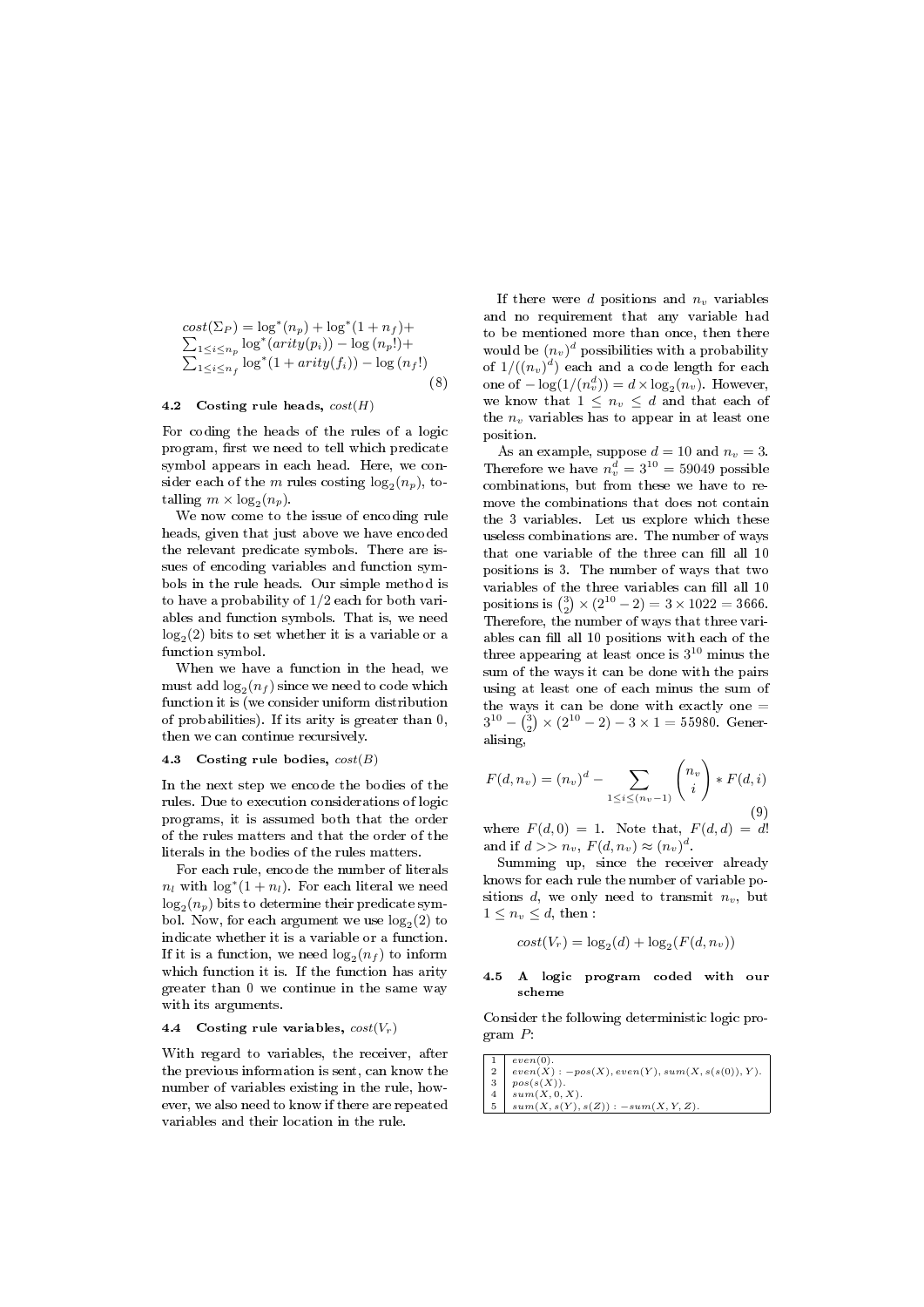For encoding this program with our scheme, we begin encoding the number of rules: log<sup>∗</sup> (5). Next, we encode the information of function and predicate symbols,  $cost(\Sigma_P)$ , as we have stated in Section 4.1. Now, the number of function and predicates symbols in P is  $n_f = 2$  and  $n_p = 3$ , respectively. Also, we have to consider the arities of the symbols. For predicate symbols, even and pos have arity 1, and sum has arity 3. For function symbols, 0 has arity 0 and s has arity 1. Then, applying Formula 8 we obtain

 $cost(\Sigma_P) =$  $\log^*(3) + \log^*(1+2) + \sum_{1 \leq i \leq 3} \log^*(arity(p_i)) +$  $\sum_{1 \le i \le 2} \log^* (1 + arity(f_i)) - \log (3!) - \log (2!)$  $=\overline{\log^*}(3) + \log^*(3) + \log^*(1) + \log^*(1) + \log^*(3)$  $+\log^*(1+0) + \log^*(1+1) - \log_2(6) - \log_2(2)$ 

#### 4.5.1 Heads of Rules

The next step it to encode the heads of all the rules. First, we must encode the predicate symbols in the rule heads. In the example, the predicate symbols appear in the rule heads in the order even, even, pos, sum, sum. This costs  $5 \times \log_2(3) = \log_2(3^5) = \log_2(243)$  to encode.

The cost of encoding the heads of the rules is shown in the following Table. Here, we can see how many bits it costs to encode each one of the parameters, as well as the cost of the variables.

| Rule           | Param1       | Param2       | Param3       | Total        |
|----------------|--------------|--------------|--------------|--------------|
|                | $2\log_2(2)$ |              |              | $\log_2(4)$  |
| $\overline{2}$ | $\log_2(2)$  |              |              | $\log_2(2)$  |
| 3              | $3\log_2(2)$ |              |              | $\log_2(8)$  |
| 4              | $\log_2(2)$  | $2\log_2(2)$ | $\log_2(2)$  | $\log_2(16)$ |
| 5              | $\log_2(2)$  | $3\log_2(2)$ | $3\log_2(2)$ | $log_2(128)$ |

#### 4.5.2 Body of Rules

The following table illustrate the cost of encoding the bodies of the rules:

| Rule | n٦             | Literals       | Total                       |
|------|----------------|----------------|-----------------------------|
|      | $\log^*(1)$    |                | $\log^*(1)$                 |
| 2    | $\log^*(4)$    | $3\log_2(3) +$ | $\log_2(27648) + \log^*(4)$ |
|      |                | $10\log_2(2)$  |                             |
|      | $log^*(1)$     |                | $log^*(1)$                  |
|      | $\log^*(1)$    |                | $\log^*(1)$                 |
| 5    | $log^*$<br>(2) | $log_2(3) +$   | $\log_2(24) + \log^*(2)$    |
|      |                | $3\log_2(2)$   |                             |



Figure 1: Network representing the reachability of the nodes.

# 4.5.3 Variables:

The first rule has no variables, so we start with the second one. First, we need to transmit the number of distinct variables  $n_v$ , since we have  $5$  options  $(1, 2, 3, 4)$  or  $5$  different variables) then  $log_2(5)$  and the information about their distribution in the 5 possible places,  $\log_2(F(5,2)) = \log_2(30)$ . The following table includes the bits required for encoding this information for all the rules:

| Rule |      |             |               |
|------|------|-------------|---------------|
| Bits | 150) | $\log_2(2)$ | $log_2(3240)$ |

#### 5 Coding Examples

In this section, we show how can we apply our approach to select the best hypothesis when we have some available.

#### 5.1 Network

The first example was also employed in  $[1]$ , although it is original from [9]. The goal of this problem is to learn the predicate "reach", that expresses the binary "reachability" relation in a directed graph. One vertex can reach another if there is a path between them in the graph. The network of this problem is shown in Figure 1.

The signature comprises two binary predicates reach and linked, along with nine constants {0,..., 8}. The background knowledge contains an extensional definition of the predicate linked for the network of the Figure 1:  $\{ <0, 1> . \hspace{0.2cm} <0, 3> . \hspace{0.2cm} <1, 2> . \hspace{0.2cm} <3, 2> . \hspace{0.2cm} <3, 4> . \hspace{0.2cm}$  $< 4, 5 > . < 4, 6 > . < 6, 8 > . < 7, 6 > . < 7, 8 > .$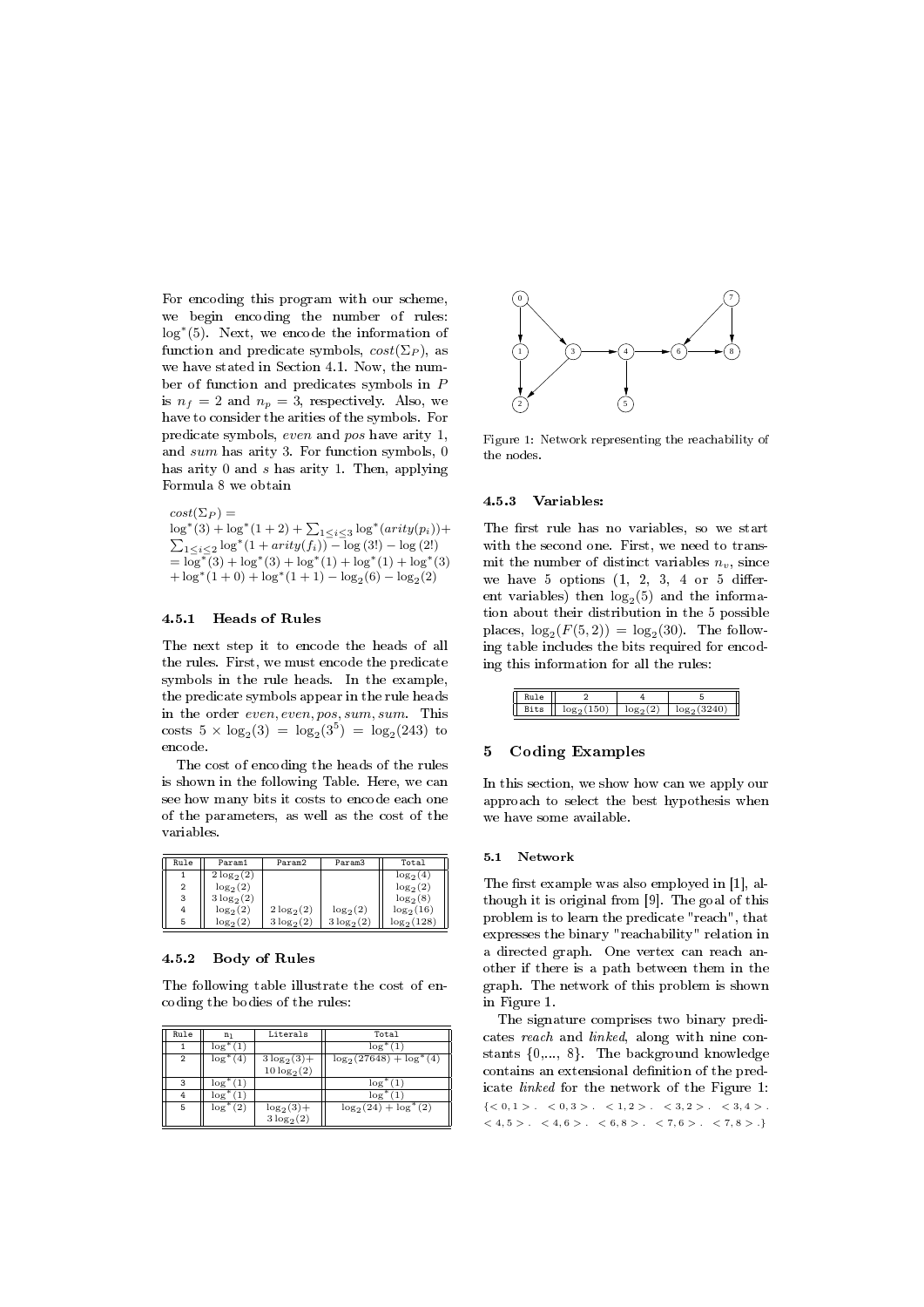The notation  $\langle x, y \rangle$  is shorthand for expressing the fact  $linked(x, y)$ . This fact means that there is a directed edge between vertexes  $x$  and  $y$  in the network. Below we ignore the complexity of this background knowledge, as it is constant for all proposed theory. The complete example set  $E$  for this predicate reach is:

 $\{(0,1),(0,2),(0,3),(0,4),(0,5),(0,6),(0,8),(1,2),(3,2).$ 

 $(3, 4)$ . $(3, 5)$ . $(3, 6)$ . $(3, 8)$ . $(4, 5)$ . $(4, 6)$ . $(4, 8)$ . $(6, 8)$ . $(7, 6)$ . $(7, 8)$ .}

The notation  $(x, y)$  is shorthand for expressing the fact  $reach(x, y)$ . Given this evidence and the background knowledge, consider that we have six different theories that cover E. The following table includes these theories:

| 1              | reach(X, Y).                                       |
|----------------|----------------------------------------------------|
| $\overline{2}$ | $reach(0, 1)$ . $reach(0, 2)$ .                    |
|                | $reach(0, 3)$ .<br>reach(0, 4).                    |
|                | $reach(0, 5)$ .<br>$reach(0, 6)$ . $reach(0, 8)$ . |
|                | $reach(1, 2)$ . $reach(3, 2)$ . $reach(3, 4)$ .    |
|                | $reach(3, 5)$ . $reach(3, 6)$ . $reach(3, 8)$ .    |
|                | $reach(4, 5)$ . $reach(4, 6)$ . $reach(4, 8)$ .    |
|                | $reach(7, 6)$ . $reach(7, 8)$ .<br>$reach(6, 8)$ . |
| 3              | reach(X, Y)<br>$: -linked(X, Y).$                  |
|                | reach(0, 2).<br>$reach(0, 4)$ . $reach(0, 5)$ .    |
|                | $reach(0, 6)$ .<br>$reach(0, 8)$ . $reach(3, 5)$ . |
|                | $reach(3, 6)$ . $reach(3, 8)$ . $reach(4, 8)$ .    |
| 4              | $reach(X, Y) : -linked(X, Y).$                     |
|                | $reach(X, Y) : -linked(X, Z).$                     |
| 5.             | $reach(X, Y) : -linked(X, Y).$                     |
|                | $reach(X, Y) : -linked(X, Z),$<br>linked(Z, Y).    |
|                | $reach(0, 5)$ .<br>reach(0, 6).                    |
|                | $reach(0, 8)$ .<br>reach(3, 8).                    |
| 6              | $reach(X, Y) : -linked(X, Y).$                     |
|                | $reach(X, Y) : -linked(X, Z),$<br>reach(Z, Y).     |

Theory  $T_1$  is the most general theory  $T$ , only one general rule.  $T_2$  is the least general theory: the 19 examples expressed as facts. The first rule of theory  $T_3$  states that two vertexes are reachable if they are linked; since this rule alone is incomplete, we add the not covered facts as rules (see Section 3.1). Theory  $T_4$  has a too general rule which states that vertexes  $X$  and  $Y$  are reachable if  $X$  is linked to some vertex. Theory  $T_4$  has a redundant rule. The first two rules of theory  $T_5$  cover all but 4 examples: again, we add these 4 examples as rules. Finally, theory  $T_6$  expresses the reachability relation using a recursive rule.

Table 1 presents the code lengths of these programs using our approach. The first 5 columns contains the cost in bits of coding some parts of the theories. The sum of these parts (seventh column) represents the cost of coding only  $T$  (see 4). The eighth column includes the cost of expressing  $E$  with respect  $T$ for the programs that cover more than  $E$ , i.e.  $L(E|T)$ . We have also included the option of coding the exceptions instead of E (ninth column). We can select the cheapest adding 1 bit in order to inform about our choice. Finally, column 9  $(L(T) + L(E|T))$  contains the total cost in bits of every program.

As expected, if we observe the cost of the theories, the most general theory  $T_1$  and the most specific theory  $T_2$  are the least and most complex theories, respectively. But when we consider also the cost of coding E with respect to  $T$ , the order is (from cheapest to most expensive):  $T_6 > T_1 > T_5 > T_4 > T_3 > T_2$ . The following table compares the evaluation of each theory according to the Model Complexity (MC) approach, the Proof Complexity  $L_{\mathcal{PC}}$  approach<sup>4</sup>, and our approach the Evidence Complexity approach  $(\mathcal{EC})$ : The ranking of theories given by each measure is as follows:

| $\mathcal{MC}$ $T_6$ $T_1$ $T_4$ $T_5$ $T_3$ $T_2$ |  |  |  |
|----------------------------------------------------|--|--|--|
| $\mathcal{PC}$ $T_1$ $T_4$ $T_6$ $T_5$ $T_3$ $T_2$ |  |  |  |
| $\mathcal{EC}$ $T_6$ $T_1$ $T_5$ $T_4$ $T_3$ $T_2$ |  |  |  |

While  $MC$  and  $EC$  obtain almost identical rankings,  $L_{\mathcal{PC}}$  differs in their preferences. Both ( $MC$  and  $EC$ ) rank the "correct" theory  $(T_6)$  as the best, and  $T_2$  as the worst.  $L_{\mathcal{PC}}$ selects the most general theory  $T_1$  as the best theory. This fact is mainly because  $L_{\mathcal{PC}}$  needs to encode always  $E$ , even when it can be derived from T. For that reason, it gives preference to short theories even though being too general.

#### 5.2 Sum

For the second example we are dealing with the problem of summing natural numbers. On the contrary of the last example, O (possible observations) is infinite since there are infinite natural numbers. In this situation, the  $MC$ approach cannot applied because it can not

<sup>4</sup>We employ the results from [1].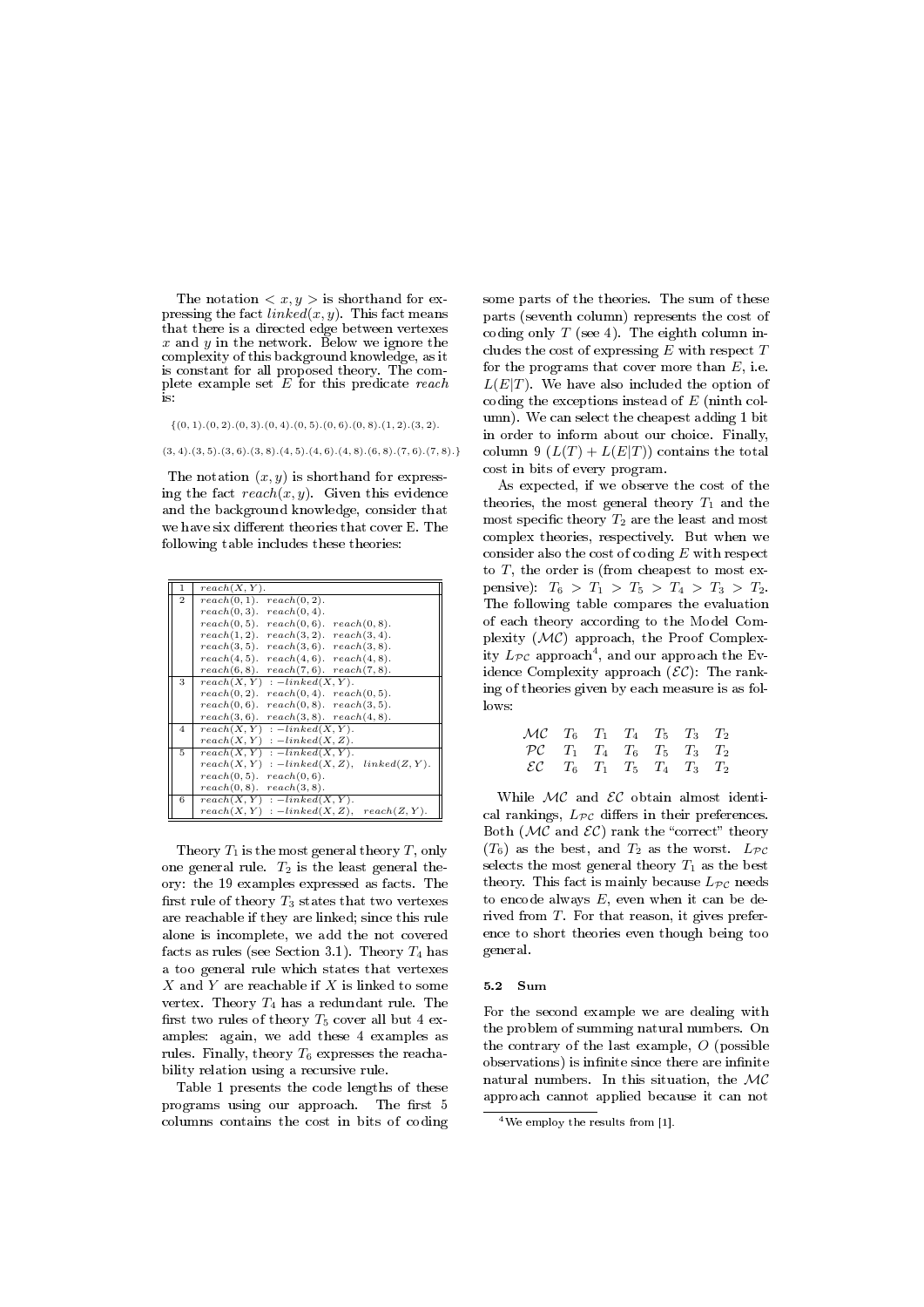|                | #Rul. | Lexic. | Heads  | Bod.  | Vbles | L(T)   | L(E T) | L(E T)  | $L(T) +$ |
|----------------|-------|--------|--------|-------|-------|--------|--------|---------|----------|
|                |       |        |        |       |       |        | F.     | Except. | L(E T)   |
|                | 1.52  | 9.12   | 3.00   | 1.52  | 1.00  | 16.16  | 70.39  | 73.25   | 86.55    |
| $\overline{2}$ | 9.00  | 9.12   | 177.46 | 28.85 | 0.00  | 224.43 | 0.00   | 0.00    | 224.43   |
| 3              | 7.36  | 9.12   | 91.06  | 34.37 | 5.81  | 147.72 | 0.00   | 0.00    | 147.72   |
| 4              | 2.52  | 9.12   | 10.00  | 26.22 | 12.48 | 60.34  | 70.39  | 87.98   | 130.73   |
| 5              | 5.93  | 9.12   | 47.36  | 34.55 | 17.47 | 114.42 | 0.00   | 0.00    | 114.42   |
| 6              | 2.52  | 9.12   | 10.00  | 28.47 | 17.47 | 67.58  | 0.00   | 0.00    | 67.58    |

Table 1: Cost in bits of every theory.

deal with infinite observables. The evidence is composed by the following set of examples:  $sum(s(0), s(s(0)), s(s(s(0))))$ .  $sum(0, 0, 0)$ .  $sum(0, s(s(0)), s(s(0)))$ .  $sum(s(0), 0, s(0))$ .  $sum(s(0), s(0), s(s(0)))$ .  $sum(0, s(0), s(0))$ .  $sum(s(s(0)), s(s(0)), s(s(s(s(0))))).$  $sum(s(s(0)), s(s(s(0))), s(s(s(s(0))))$ .

For this problem we consider four different hypothesis that cover completely the evidence. The theories are shown in Table 2.

To compute the  $p(E|T)$  we employ an approach based on the proofs of the examples given  $T$ . Given a theory  $T$ , we give the same probability for each rule, then for every example of e, we traverse the corresponding SLDtree of the proof taking into account the number of times a rule is applied. When we arrive to the root of the tree, we also consider if we still have to apply any substitution. For instance, if we have the program 4, the probability of example  $sum(s(0), s(s(0)), s(s(s(0))))$ is  $\frac{1}{32}$ : we apply two rules once (i.e  $\frac{1}{4}$ ), and then we still have to solve the substitution  $X/s(s(0))$  ( $\frac{1}{8}$ ). When we know every single probability of the elements of  $E$ , (if there are not repeated examples) then we can compute the probability of  $E$  using the method of Section 3.2.1.

In Table 3 we include the costs of coding these four theories with respect to the Evidence. We show the results of our approach, and the results of the PC. As expected the theory that is more concise, it is cheaper to encode it, while the cost of  $L(E|T)$  does not penalise the short theories. Note that with our approach, in the first case we don't need to code  $E$  since it is exactly  $T$ .

# 6 Conclusions

In this paper we have introduced a robust and well-founded coding for ILP, which allows us to code both the complexity of a program and the complexity of the evidence given the program, following a Bayesian interpretation of the MML principle. Our MML coding has been motivated by the frequently disregarded problems of previous (and old) codings in ILP: Model Complexity  $(\mathcal{MC})$  will prefer very "patchy" programs to cope with infinite or sparse evidences; Proof Complexity  $(\mathcal{PC})$ will prefer programs with simple proofs rather than simple programs. In the examples and discussion we introduced to illustrate this, we have seen that our coding can work well with sparse and dense evidences, and can also deal with noise. Hence enhances both earlier works on model complexity and proof complexity.

Our coding is general in the sense that it works for any logic program and positive evidence. Evidence is considered to possibly have repeated facts because this generalises the coding. Nonetheless, it is easy to have a more efficient coding scheme for evidences without repeated examples by adapting coding scheme 1 in Section 3.2. The coding we present here can be used to reconsider some of the earlier works on ILP systems and techniques which used simplicity, the MDL principle or the MML principle as a criterion for model selection or for ordering the search space. As future work, we plan to investigate two different extensions. The first (and easier, as mentioned above) is the application of the coding to probabilistic/stochastic logic programs. The second is the inclusion of negative evidence and the con-